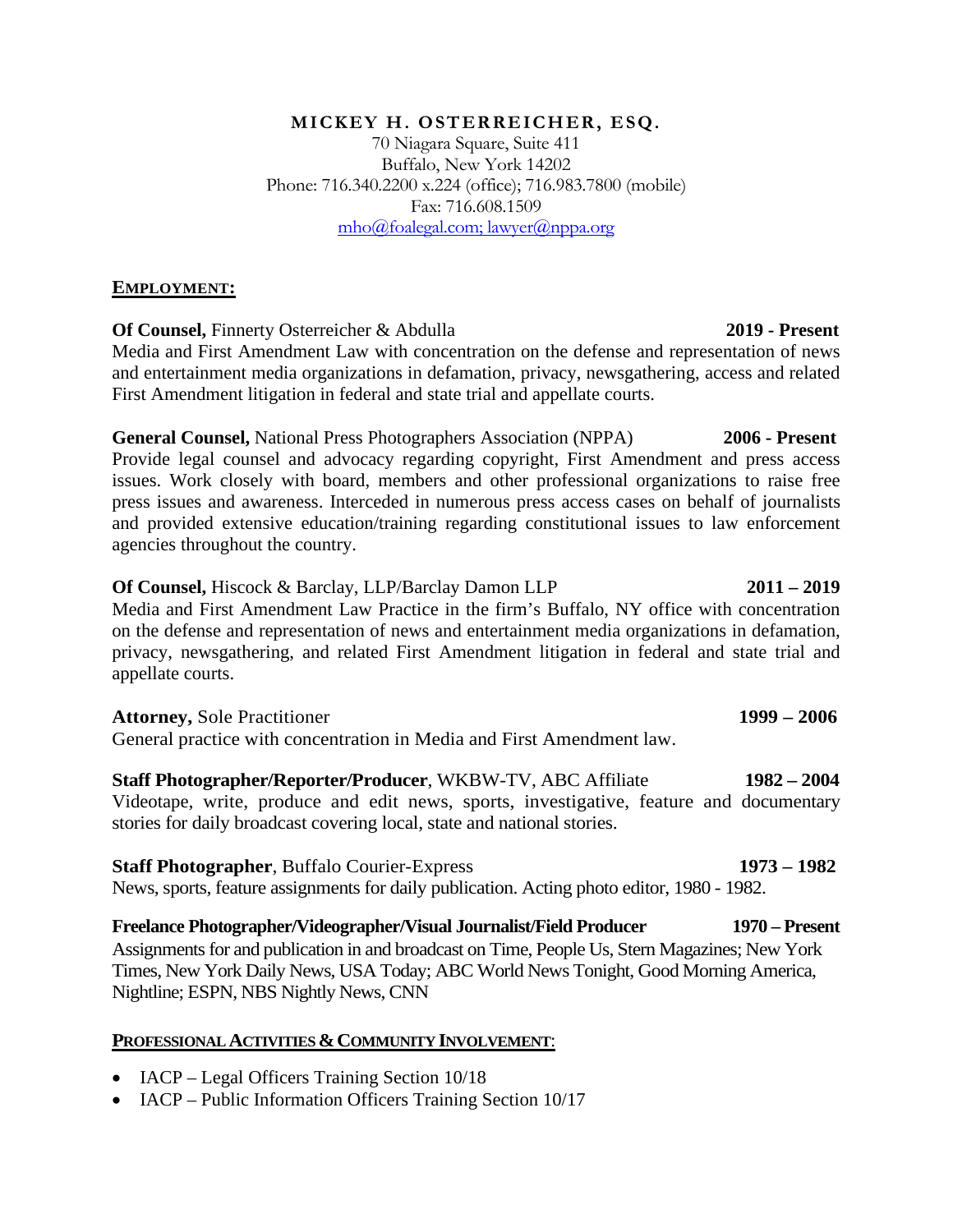- Trainer Right to Photograph & Record, Erie County Sheriff's Office, 2/16
- Panelist NJ Press Association Press News Law Project, Rutgers 2/16
- Stakeholder & Participant NTIA Privacy Best Practices for UAS Use,  $9/15 5/16$
- Speaker & Moderator Right to Photograph & Record, Houston PIO,  $9/15$
- IRE panelist Subpoena and Shield Law session, Philadelphia, 6/15
- Speaker & Moderator Right to Photograph & Record, Dallas LEA, 10/14
- Speaker & Moderator Right to Photograph & Record, LAPD,  $4/14$
- Speaker & Moderator Right to Photograph & Record, Dan Diego PD,  $4/14$
- Member of WHCA media access committee, met with WH Press Sec, 2/14
- Speaker Right to Photograph & Record, National Sheriffs Association, 1/14
- Panel Moderator Right to Photograph & Record, ACLU Broward County 1/14
- Panel Moderator Right to Photograph & Record, National Press Club, 10/13
- Speaker Legal Officers Section, International Association of Chiefs of Police, 5/13
- Speaker Right to Photograph & Record, National Sheriffs Association Annual 6/13
- Speaker The Constitutional Right to Photograph & Record, Georgia Chiefs of Police Winter Training Workshop 2013, Athens GA
- Panel Moderator The Right to Photograph & Record in Public, ABA Communications Law Forum Advocacy Workshop 2013, Dana Point, CA
- Speaker Surveilling First Amendment Activities from Drones to Exclusion Zones, International Association of Chiefs of Police, Annual meeting 2012, San Diego, CA
- Panelist Police, Protests, and Press Coverage, Council for Court Excellence, 2012, Washington, DC
- Conducted police training in Washington, D.C., Chicago, Tampa, Buffalo and Charlotte, Cleveland and Philadelphia on police-press relations and constitutional rights 2012 -2016
- Panelist Telltale Lenses, 2012 FOI Summit, NFOIC, Madison, WI
- Panelist Know Your Rights: Media access to crime scenes and news events, SPJ Region 1 Conference, Stony Brook, NY, 2012
- Speaker Ongoing Assault on Photography, National Press Club, 2012
- Panelist Media Law in the Digital Age, Is Recording in Public a Crime? Mobile Devices and Newsgathering, Kennesaw State University, 2011
- Active member of the New York State Bar Association Media Law Committee
- Active member of the ABA Communications Law Forum
- Active member of the MLRC Newsgathering Committee
- Member of the National Press Club
- Erie County Sheriff's Department Scientific Staff Reserve Deputy 1976 Date
- Adjunct lecturer in photojournalism, SUNY at Buffalo
- Adjunct law professor in media and the law, UB Law School
- Photojournalistic work has been broadcast on ABC, NBC Nightly News, Inside Edition, American Journal, A&E's Biography and ESPN
- Published pictures, stories, quotes: AP, Time, People, Newsweek, NY Times, USA Today, Harvard Law & Policy Review, The Buffalo News, NY Law Journal, NPPA Magazine, MLRC Quarterly Magazine, The Atlantic Wire, Columbia Journalism Review, MSNBC.com, JPG.com